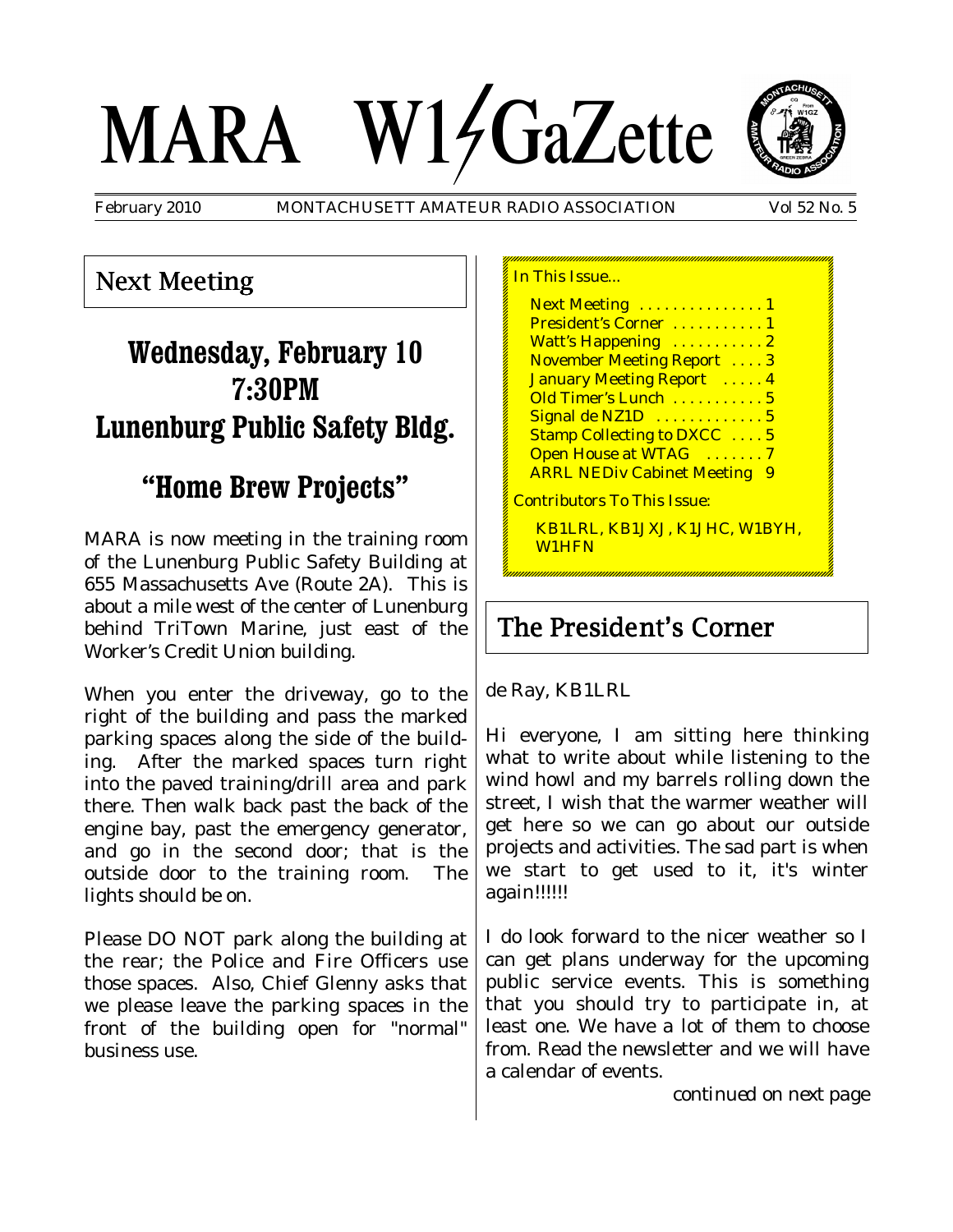# Watt's Happening

#### **Sundays, 0800 local 5330.5** (ch 1) USB

Western Mass Emergency 60M Net Alternate frequencies are 5346.5 (ch 2), 5366.5 (ch 3), 5371.5 (ch 4), and 5403.5 (ch 5).

#### **Sundays, 0830 local 3937**

Western Mass Emergency Net. Alternate frequency is 3942 in case of QRN, QRM, or frequency in-use. Also a good idea to scan up and down 10kHz if you cannot find the net.

**Sundays, 0900 local 145.45-** Montachusett Emergency Net

**Mondays, 2000 local 147.525 simplex** Worcester Emergency Simplex Net

**Tuesdays, 1930 local 145.37-** Templeton Emergency Net

**Wednesdays, 2100 local 28.341** Harvard Repeater Club 10 meter sideband net "Activity Night"

**Nightly, 2100 local 146.97-** Central Mass Traffic Net

**First Monday, 1900 local 3943, 7245** RACES Net

**First Wednesday, 2000 local 3915** K1ARC Red Cross Net http://www.qsl.net/k1arc/

**Feb 13, 2010**, Marlboro MA Algonquin ARC Hamfest

**Saturday, March 6**, Feeding Hills MA MTARA Hamfest Springfield Turnverein Club 176 Garden Street 7am for vendors 9am for bargain hunters

Additional events are listed on http://web.mit.edu/w1gsl/Public/ne-fleas

# The President's Corner

#### *continued from page one*

February's meeting hopefully will be fun. We will be discussing further the linking project and we are having a homebrew (or whatever you want to show off) show and tell. I encourage you to join and invite someone too. With regards to the linking project, I strongly urge you write questions down and conduct this in an orderly fashion so that all information can be heard from everyone. We do lose a lot of time when there are 6 separate discussions going on. We will do the best we can to address all questions and concerns.

I hope whoever went to January's meeting enjoyed our new meeting place, as well as the discussion with Mike Raisbeck. I found it quite fun and would like to see him again.

I guess this being a short month I am kind of short on thoughts, but not without a lot of things going on. Keep informed by using the e mail reflector. If you don't have your email in the system, take a moment to get it in there. And, of course, listen on the repeater. Especially if the weather is bad and need to cancel a meeting or anything else that comes up.

Take care and 73's. See you at the meeting. Ray



Tell them you saw it in the W1/GaZette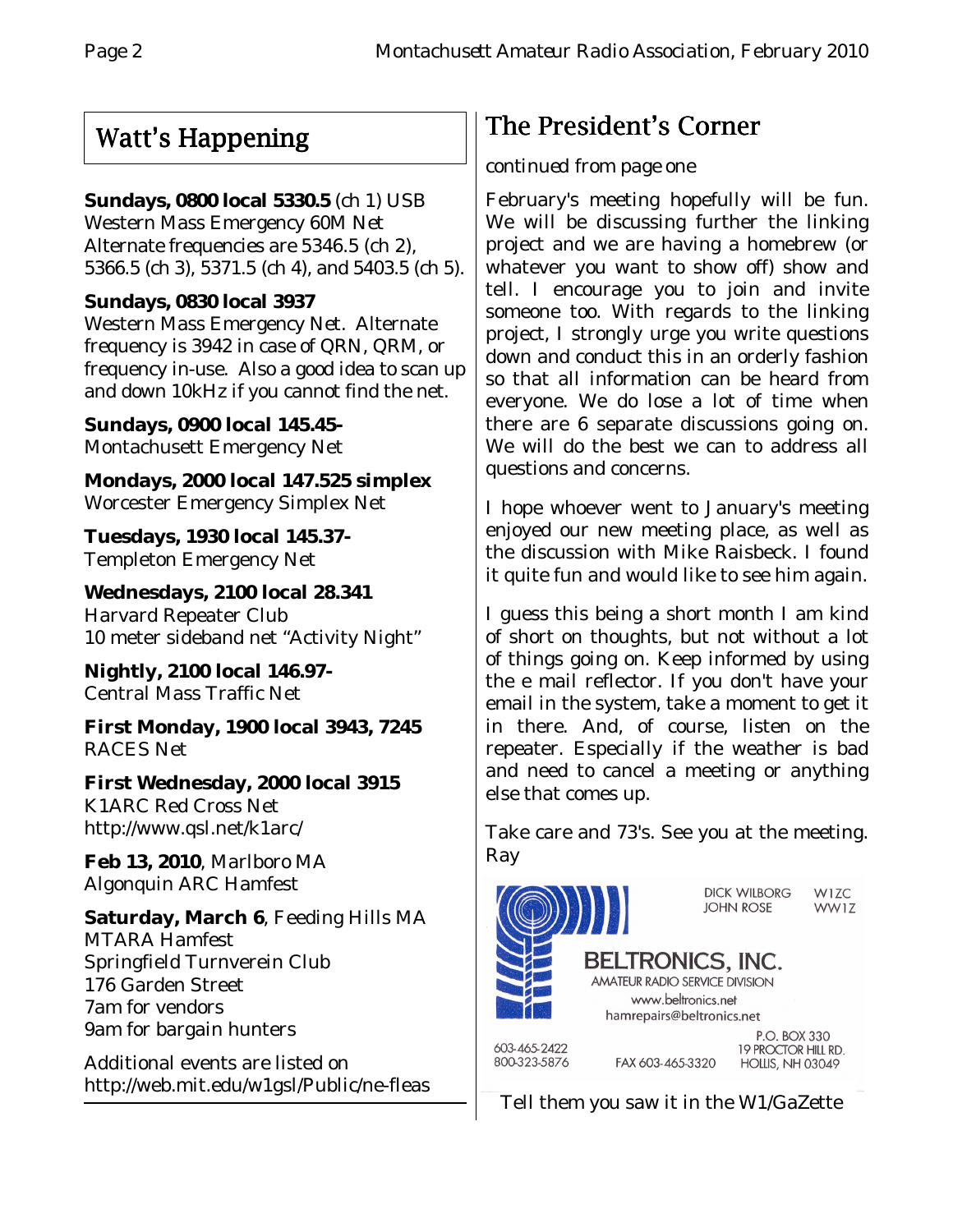## The MARA W1/GaZette

is published by the Montachusett Amateur Radio Association just prior to the monthly meeting. The newsletter is distributed free to members and friends of Amateur Radio.

Contents copyright © 2010, MARA. Permission to use in other Amateur Radio publications with credit to MARA is hereby granted.

The deadline for materials to appear in the W1/GaZette is noon on the Sunday before the first Wednesday of the month.

#### **NEWSLETTER STAFF:**

| Editors:   | <b>Ralph Swick KD1SM</b>           |
|------------|------------------------------------|
|            | <u>978-582-7351 kd1sm@arrl.net</u> |
| Webmaster: | <b>Paul Upham KD1YH</b>            |

#### **MEMBERSHIP INFORMATION:**

|                     | <b>Club Secretary: Pauline Carulli KB1JXJ</b>     |                     |
|---------------------|---------------------------------------------------|---------------------|
| <b>Annual Dues:</b> | <b>Regular</b><br>Family                          | \$25<br><b>\$30</b> |
|                     | <b>Fixed income</b>                               | \$15                |
| <b>Meetings:</b>    | 2nd Wednesday, 7:30pm<br><b>September to June</b> |                     |

| <b>Mailing address: MARA</b> |                      |
|------------------------------|----------------------|
|                              | <b>PO Box 95</b>     |
|                              | Leominster, MA 01453 |
| Web site:                    | http://www.w1gz.org/ |

#### **OFFICERS:**

| Ray Lajoie, KB1LRL<br>rplajoie@comcast.net                                              | <b>President</b>      |
|-----------------------------------------------------------------------------------------|-----------------------|
| <b>Bill Leger, N1UZ</b>                                                                 | <b>Vice President</b> |
| <b>Pauline Carulli, KB1JXJ</b><br>kb1jxj@arrl.net                                       | <b>Secretary</b>      |
| <b>Gordon LaPoint, N1MGO</b><br>n1mgo@arrl.net                                          | <b>Treasurer</b>      |
| <b>Charlie Cayen, KT1I</b><br>kt1i@arrl.net                                             | <b>Trustee</b>        |
| <b>MARA owns and operates the W1GZ repeater on</b><br>145.45 (CTCSS 74.4) in Fitchburg. |                       |

### November Meeting Report

#### de Pauline KB1JXJ

11 November 2009

Lunenburg Public Library Wallace Room, Lunenburg MA.

Present: My attendance roster went missing in the holiday whirlwind!!

7:30 Call to order and a moment of silence to remember our Veterans,

Then introductions

7:31 Old business and reports

Oct --Treasurer's report

| <b>Starting</b> | \$1,366.19 |
|-----------------|------------|
| <b>Dues</b>     | \$70.00    |
| Raffle          | \$26.00    |
| Ending          | \$1,402.19 |

#### 7:34 Accepted

1. Bill N1UZ, Paul W1SEX and Norman W1BYH ---Topic - Linking 4 repeaters along Rt 2 Harvard, Fitchburg, Athol, & Gardner

2. Trustee Charlie KT1I is the contact for the club inventory

3. ID'S If you need one tell Ray KB1LRL

4. IPOD Touch Bob KB1JZU- New technology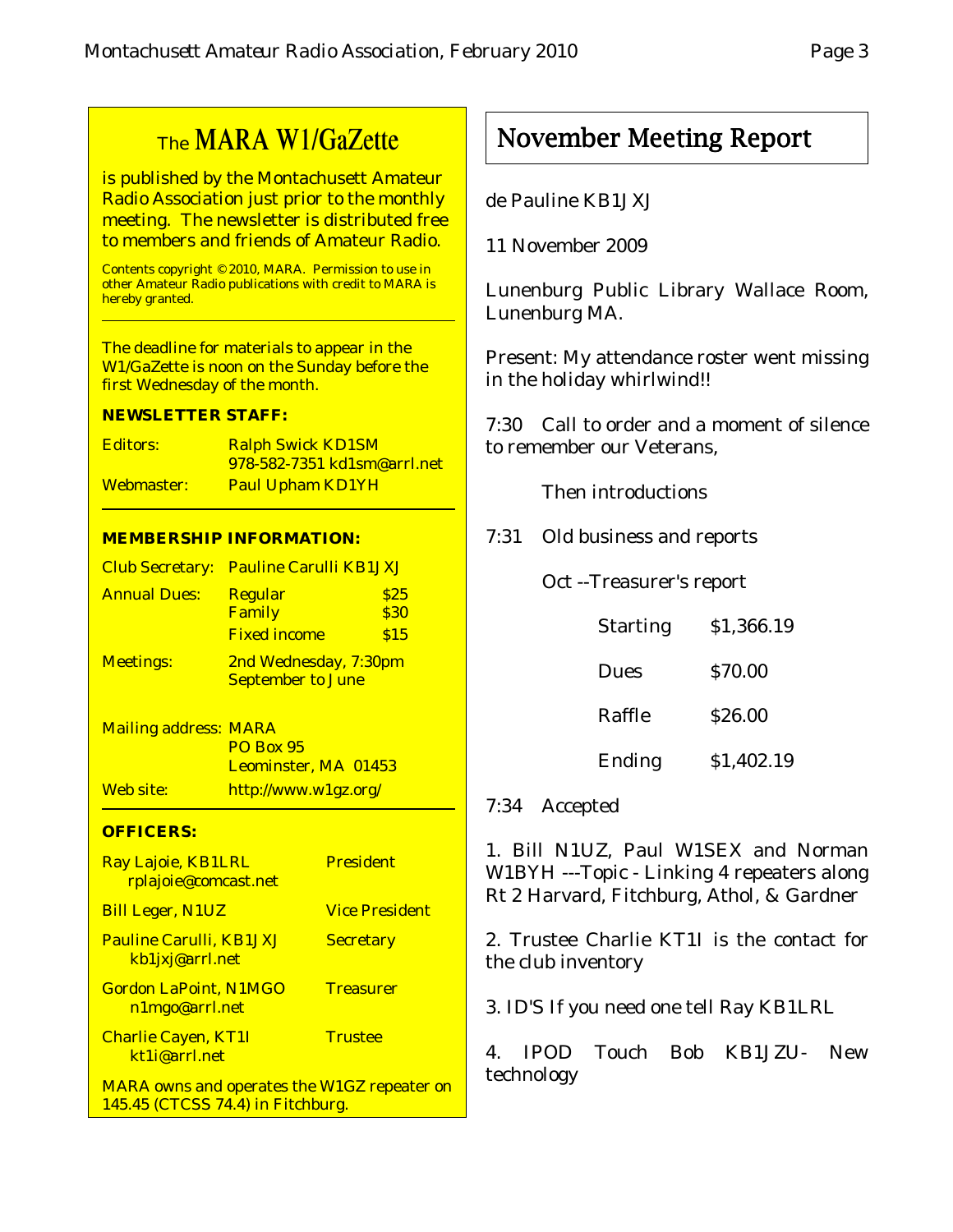8:05 Break

8:20 Program Bob, KB1JZU DX Lab

9:10 Adjourn

Respectfully Submitted Pauline R. Carulli, KB1JXJ **Secretary** 

## January Meeting Record

de Pauline KB1JXJ

13 January 2010

Lunenburg Public Safety Building, Lunenburg MA.

Present: 21- Ray KB1LRL, Gordon N1MGO, Pauline KB1JXJ, Bill N1UZ, Norm W1BYH, Barry W1HFN, Al KB1TNN, Gary K1YTS, Bob KB1JZU, Tom K1JHC, Paul KD1YH,Charlie KT1I, Ed KB1LJJ, David KB1OPS, Ralph KD1SM, Johan K1ARG, Tom AB1GF, Walter K1CMF, John KK1X, John K1TLV, Mike K1TWF, Paul KD1YH

7:30 Call to order and introductions

7:31 Ralph Explains the terms of our use of the Training Room

7:37 Secretary's report -- as printed in news letter

7:37 Accepted

KB1JXJ, Secretary, asks for reimbursement of extra money spent on Holiday Luncheon \$147.00.

7:38 Approved

Discussion follows and a search for a new venue for the event is decided upon.

KB1JXJ will research in the months to follow.

KD1SM, Ralph, requests that KB1JXJ send a note to remind folks (2) who made reservations that did not show that the twenty dollar fee is due.

7:37 Treasurer's report Nov - Dec 2009

| <b>Starting</b>   | \$1,402.19 |
|-------------------|------------|
| Dues              | \$45.00    |
| Raffle            | \$19.00    |
| PO Box            | \$92.00    |
| Ending            | \$1,374.19 |
| as of 31 Dec 2009 |            |

7:40 Accepted

1. Ray -- Homebrew night in March

2. Bill, N1UZ, and Norman W1BYH ---Topic - Linking 4 repeaters along Rt 2 Harvard, Fitchburg, Athol, & Gardner

Would like a club vote

Discussion followed on the subject of Echo Link capabilities.

Vote not taken -- To be next month so there is time for discussion

8:20 Program: Mike Raisbeck, K1TWF New England Vice Director of ARRL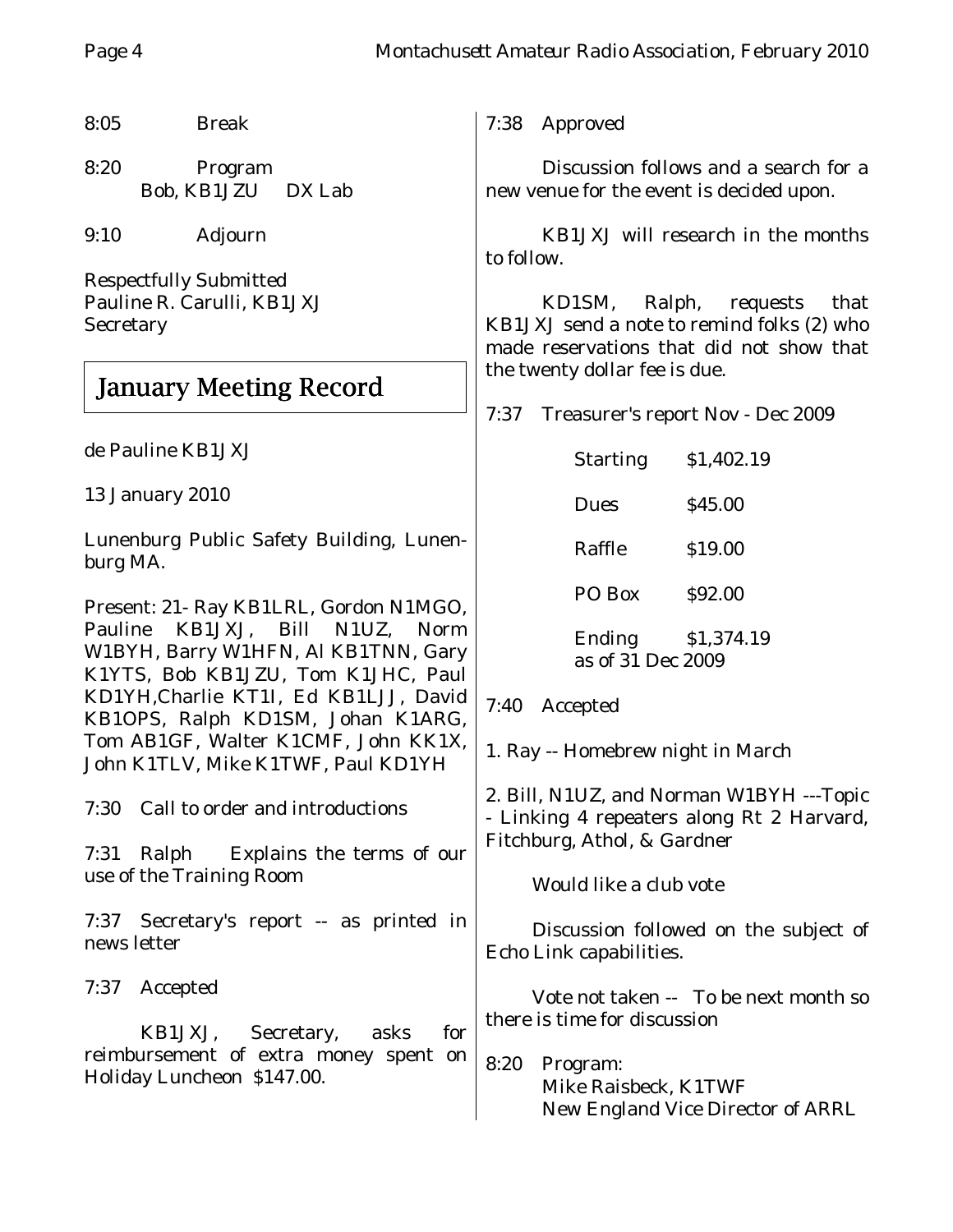Taking our input to the ARRL and its upcoming board meeting

9:05 Adjourn

Respectfully Submitted Pauline R. Carulli, KB1JXJ **Secretary** 

## Old Timer's Lunch

de Tom K1JHC

The Old Timer's lunch was held Wednesday January 6 at Bickford's Restaurant. Those present were Roy W1OOY, Tom K1JHC, Norm W1BYH, Gary K1YTS, Barry W1HFN, Al KA1AKD, and Charlie KT1I.

The main topic of discussion was the RTTY Roundup. Howard W1TQB is now a resident of the Ledgends Rehabilitation Center in Gardner.

Please join with us on the first Wednesday of each month at 12:30.

*Ed. note: Al, formerly KA1AKD, has a new callsign: KB1TNN, effective on the day of the Old Timer's Lunch.*

## Signal de NZ1D

I thought you might get a kick out of my latest emergency power lash-up.

Talk about "ugly construction"! Automatically switches between AC and battery when power fails, etc. It actually does work! Now all I have to do is package it.

*photo and text forwarded by KD1YH*

## FROM STAMP COLLECTING TO DXCC

#### **A long journey through Ham Radio**

de Norm Rivers W1BYH

Perhaps, not surprisingly, my lifelong involvement in Ham Radio, as well as my occupation in various phases of electronics communications started with a small gift from a neighbor of an exotic postage stamp from Jamaica. That was when I was only in the first grade in Fitchburg, where I grew up. That small gift created a continuing interest in, and wonderment about the distant places on this planet. I developed a real interest in learning about the strange and far-away places exhibited through hundreds of colorful pictures of unusual people and places.

In learning more about these exotic places, I spent a lot of time at the Youth Library, where I coincidentally picked up a copy of Boy's Life magazine, which happened to have some articles about world-wide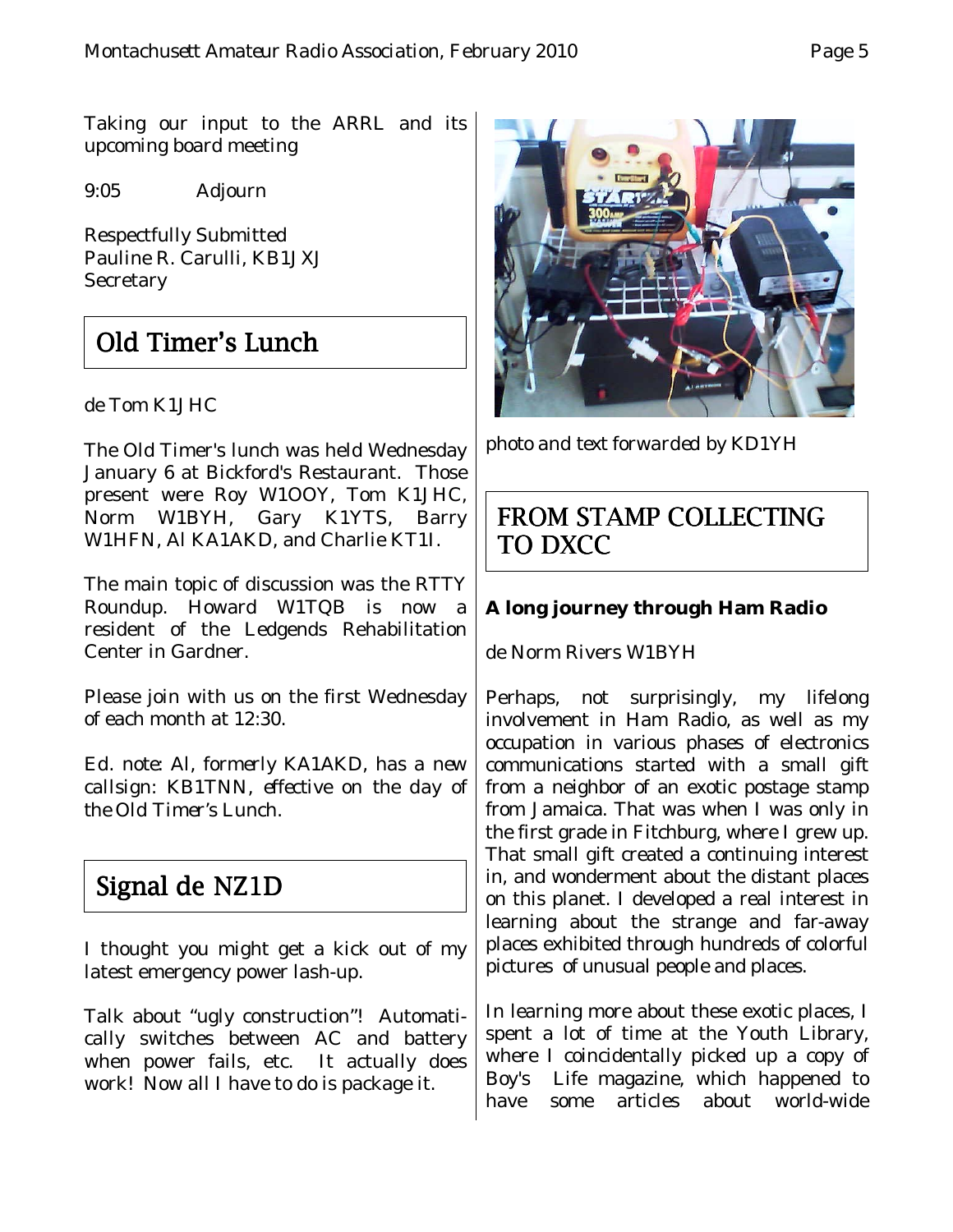Short-Wave Listening. That really piqued my interest, as I went home and turned on the old Zenith floor model radio in the living room. After spending hours scanning the bands. I naturally arrived at 20 meters (AM of course!) and started listening to Ham Radio from all over the world. Just happens, the Boy's Life Radio Club was formed, giving certificates for various listening achievements. There was then a month-long contest to receive and log stations, in which I enthusiastically participated - winning a new Hallicrafters S38C receiver and a letter of congratulations from Bill Halligan-WOWthe start of real Ham Radio and Contesting!

While continuing to collect stamps (now from countries I have confirmed on shortwave), I did some stamp trading with one of my Fitchburg High School classmates and encouraged him to get involved in listening also. Soon, we had several others getting interested in Ham Radio. Before long, I learned enough code and theory to pass my Novice license test and received my first callsign WN1BYH. Followed up shortly by my stamp-collecting friend, John Lindholm-WN1DGL, now W1XX and about five other schoolmates. We were an active group and got involved very early in contests, starting with Field Day on Mt.Wachusett in tents and the Novice Roundup. We were all involved with the local Region 9 Amateur Radio Club, which preceded the now MARA. I recall how we walked to the Fitchburg Airport for club meetings and admired all the mobiles with six-meter Hi-Par Saturn 6 halos adorning them! No FM or repeaters in those days - still AM only.

Most of us started off with home-brew single 6V6 oscillators as transmitters, and surprisingly worked into the Midwest and Canada though limited by crystal-control with stations on different frequencies -

what fun! I participated in my first ARRL CW Sweepstakes in 1954 as a Novice (one year license) and made almost 50 contacts what perseverance -

Within my first year, I had upgraded to General Class Licensee and started using W1BYH to work dx on 15 meters with my new Globe Scout 65 (about 25 watts AM / CW, which I still used in 1962 as KS6AM in Pago Pago, American Samoa.. I had finally "made it" to actually visit and experience the far-off exotic lands across the sea! Got to spend several months operating there and also visit Fiji, Tonga, Hawaii and Canton Island (now Kiribati).

I left the Globe Scout in Samoa for (hopefully) some new DX operators and moved on to spending more time involved in Emergency Communications and Traffic Handling with several ARRL and local activities.

By 1963 I had met and married my wife of 47 years, then raised 6 children (13 grandchildren) and spent lots of time traveling for work, so missed a lot of hamming in the interim. Never missed the yearly Field Day operating and finally got back on the air actively in 1991, with a subsequent emphasis on RTTY operating, and contesting in general.

I have been fortunate to be able to travel to a few more of those "exotic" spots I used to ponder as a young kid, including Aruba, Senegal, Liberia, Nigeria, England, Italy, Mexico, Guatemala, the Dominican, American and British Virgin Islands, Saint Martin and the Bahamas, and have been able to do "dx hamming" from most of these locations.

I was able to finally achieve my DXCC quest with RTTY, CW, PHONE and 5-BAND Worked All Zones, thanks to my long-ago start with a single exotic postage stamp!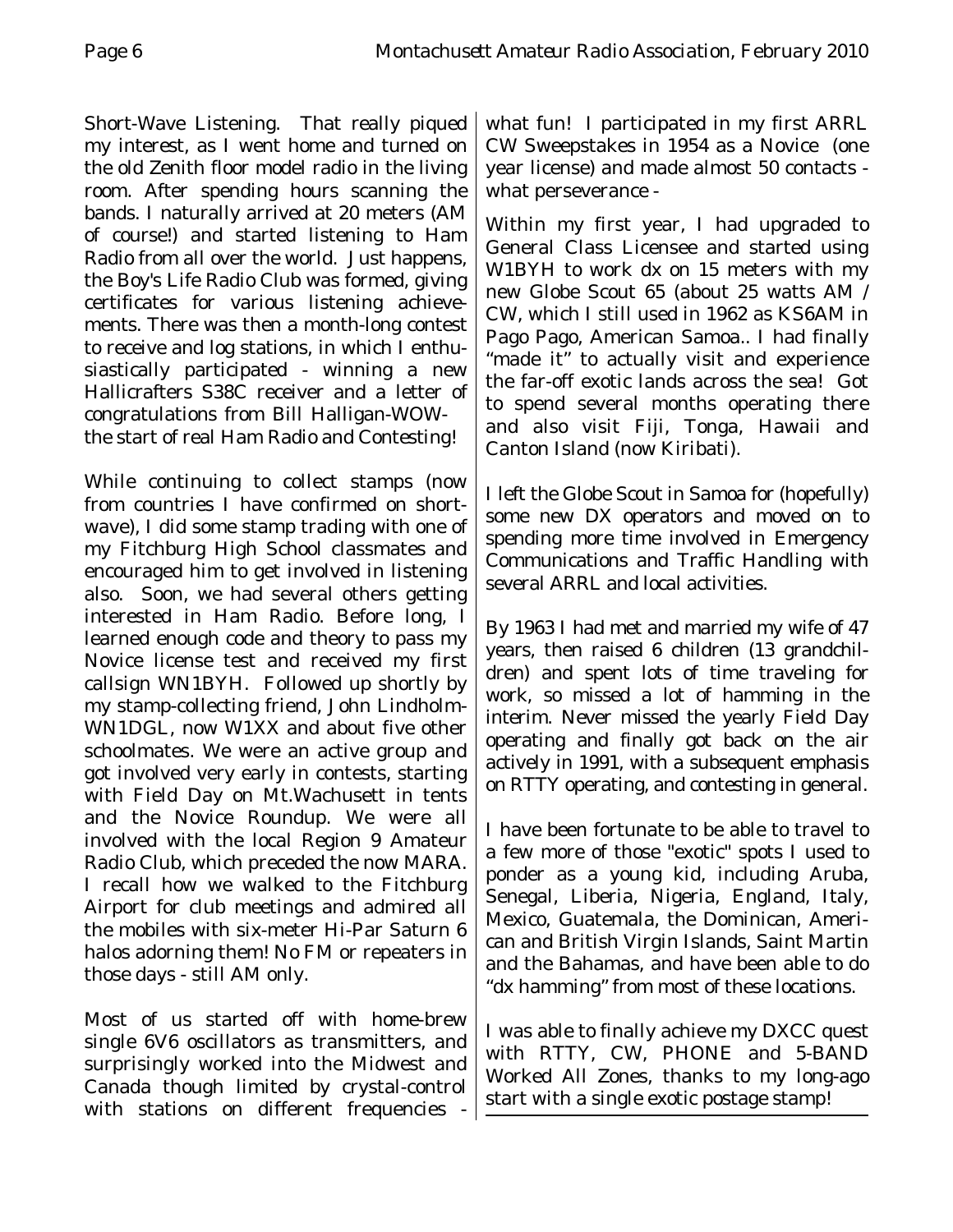#### Open House at WTAG

#### de Barry W1HFN

On Saturday January 16, WTAG held an open house at their Holden transmitter site on Shrewsbury St. I have driven by that site numerous times as my wife's mother lives in Holden and it just happens to be on the way. I have always wanted to peek in the door and see what's what and then the opportunity presented itself. Our hosts were Don Kelleher, present Chief Engineer, and John Andrews, W1TAG (cool call) ex-CE for 26 odd years. I had a nice long chat with John about his tenure at the site (he lived in a very nice house on the grounds, said the BCI was pretty nasty when he tried to operate the low bands!)



This classic Art Deco building built in 1936 was the new home for the WTAG 1000 watt RCA 1-D AM transmitter. Previous to that date, various transmitters and wire antennas were in use from their studio at the Worcester Telegram and Gazette building on Franklin Street in downtown Worcester.



This collection of racks is the microwave STL (studio to TX link) and the various audio processing and monitoring equipments. The program audio from Worcester studio arrives here via the link, gets processed through all that other stuff then goes to the transmitter. Note the large RCA studio speaker on the floor. This building is a veritable radio museum.

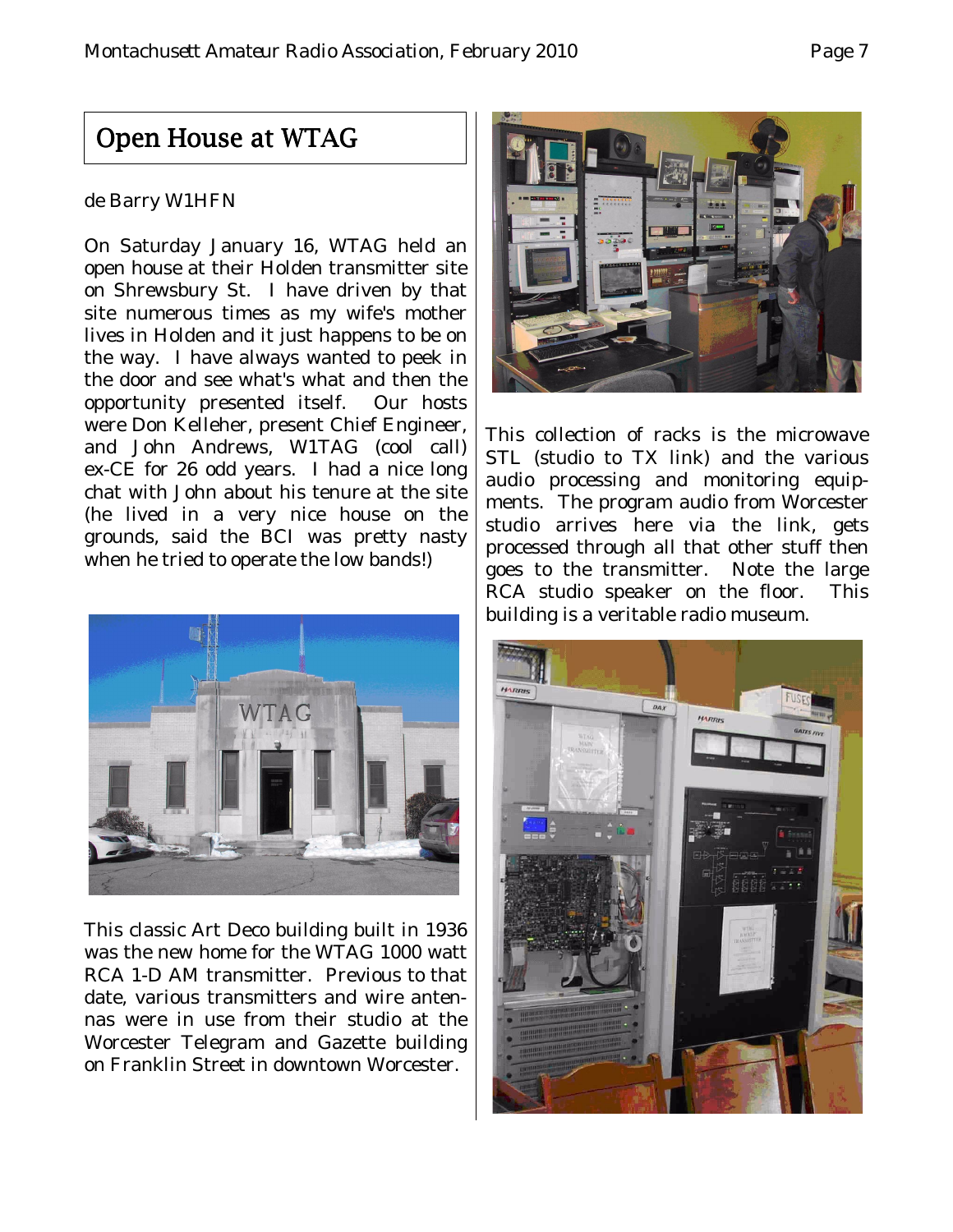The audio then goes to one or the other of these TX. The current AM transmitter (on the left) is a Harris DAX, with the back-up being another Harris, this model a Gates Five, which leads me to believe that Harris bought out Gates at some point. The clear plastic cover on the DAX protects the HD circuitry. According to the CE, it gave them a bit of trouble initially and required removing the metal cover to look at the function LEDS, so this cover replaced the metal one allowing instant trouble analysis. The top panel with the LCD screen is for control and monitoring. The six horizontal chassis with the green LEDs below the HD board are each 1KW RF amplifier modules. The one with the dead LED is functional, just the LED is out. So this is a 6KW AM transmitter on 580KHz. The backup TX is an all-analog solid-state 5KW rig, while the newer DAX is all-digital.



The RF from the TX next goes here to the antenna phasor. This magic box determines the phasing between the four towers to control the antenna pattern for daytime vs nighttime operation. I could not get an inside pic, but it is beautifully made, all huge silver plated coils, capacitors, etc. The coax on top is the input from the two Harris

TXs, the third is the output to the tower field.



Two of the four towers. The phasor determines which one gets how much RF to alter the radiation pattern. The very large diameter hardline coax is buried in trenches and surfaces into the tuning huts at the base.



One of the tower leg insulators. All four legs of each tower are insulated from ground, as the entire tower radiates. The ball on the short pipe is the grounded part of a lightning arc device. You can just make out the other ball an inch or so above it.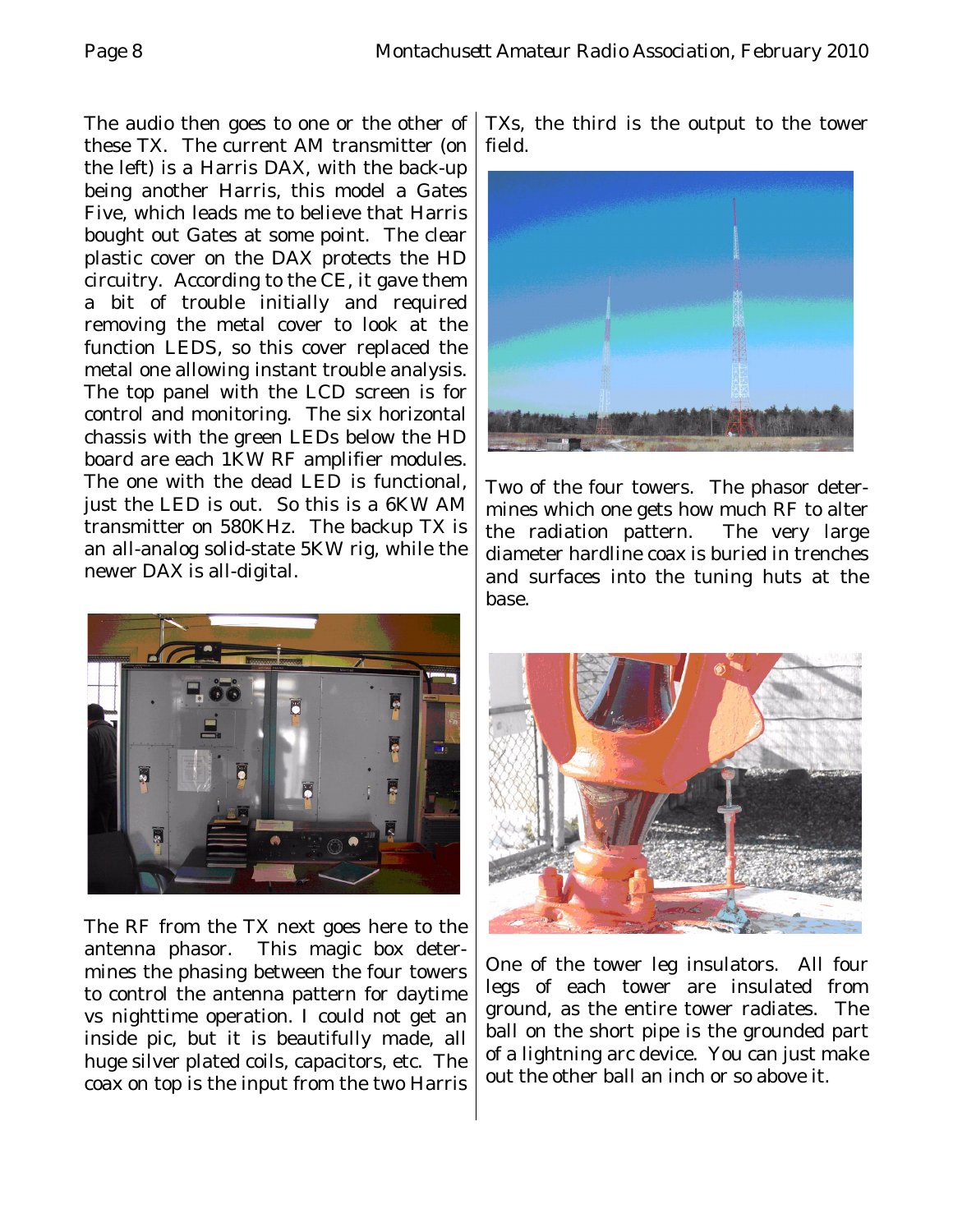

Yes indeed, it's a long way up there. The towers get repainted every 5 -7 years, depending on the weather. John explained the painters do not use brushes or spray, they have shaggy mittens on their hands, just dip it in the bucket of paint and run your hand up and down the steel. When they come in for the day they are head-totoe orange and white. Bet they get paid well.

It was a very enjoyable visit, I took several more pics, mostly of the antique studio equipment and some very old ham gear lying around. If anyone would like to see those pics, drop me an email at w1hfn@arrl.net and I will forward them.

#### ARRL New England Division Cabinet Meeting

On Saturday, 9 January I attended the ARRL New England Division "cabinet" meeting called by New England Division Director Tom Frenaye K1KI.

All Club Presidents, Section Managers, and Assistant Section Managers in ARRL

sections within the New England Division are invited to this twice-yearly meeting.

The meeting is scheduled for a week or two prior to the ARRL Board of Directors meeting. Tom K1KI uses the meeting to share information and listen to input from the ARRL field appointees within the Division.

Topics discussed at this meeting included Amateur Radio licensing statistics (the number of licensed Amateurs in New England is slowly increasing), opportunities for getting some of the new licensees from the public safety and emergency care communities to participate in other aspects of Amateur Radio, regulatory issues, and reports from representatives of the various Advisory Committees (DXCC, VUCC, etc.)

A lengthy discussion at this meeting concerned recent notices the FCC has issued regarding 97.113 -- the regulation concerning the use of Amateur Radio on behalf on one's employer. The general sense of the discussion was that the FCC is signaling an interest in modifying this rule in some way and would like the Amateur community to discuss what language might better reflect the intent of the rule.

We also heard a report from our Amateur Radio representative to the FEMA New England Regional Emergency Communications Working Group, an update on the status of the Memorandum of Understanding with the American Red Cross, and some discussion of localized malicious interference issues.I hope to be able to share minutes of this meeting in the next newsletter.

Ralph KD1SM